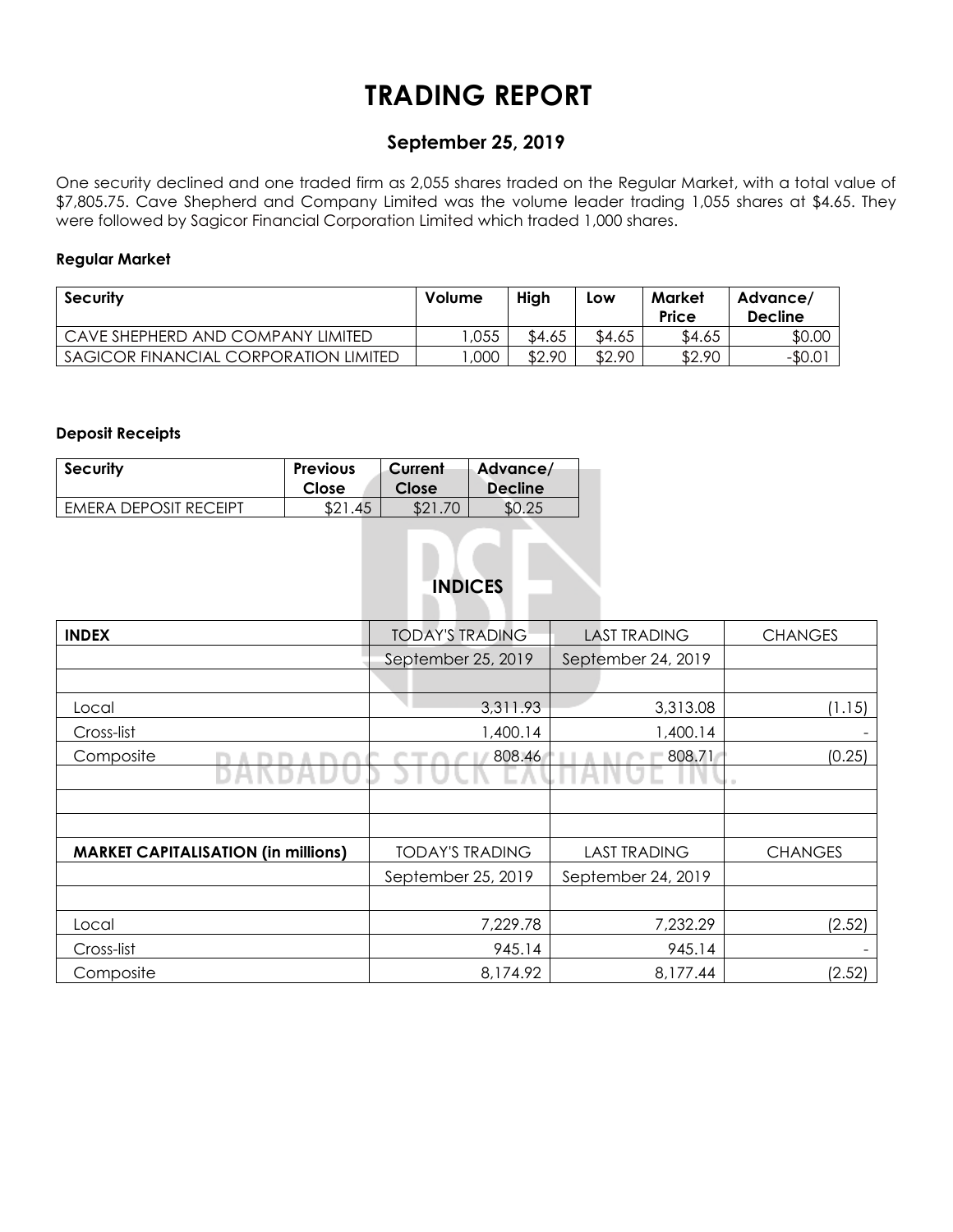# **MUTUAL FUNDS**

| September 25, 2019 |                                                                                          |   |            |              |            |                             |
|--------------------|------------------------------------------------------------------------------------------|---|------------|--------------|------------|-----------------------------|
| <b>ENDED</b>       | <b>NAME OF FUND</b>                                                                      |   | <b>NAV</b> | <b>OFFER</b> | <b>BID</b> | <b>NAV</b><br><b>CHANGE</b> |
| $20-Sep-19$        | REPUBLIC CAPITAL GROWTH FUND                                                             | W | 1.2668     |              |            | 0.0078                      |
| 20-Sep-19          | REPUBLIC INCOME FUND                                                                     | W | 1.2051     |              |            | 0.0003                      |
| $20-Sep-19$        | REPUBLIC PROPERTY FUND                                                                   | W | 0.7137     |              |            | $-0.0037$                   |
| 20-Sep-19          | FORTRESS CARIBBEAN GROWTH FUND                                                           | W | 6.1441     | 6.1441       | 6.1441     | $-0.0050$                   |
| $20-Sep-19$        | FORTRESS HIGH INTEREST FUND - ACC.                                                       | W | 1.9918     |              |            | $-0.0058$                   |
| $20-Sep-19$        | FORTRESS HIGH INTEREST FUND - DIST.                                                      | W | 1.0159     |              |            | $-0.0030$                   |
| $31-Aug-19$        | ROYAL FIDELITY SELECT BALANCED FUND                                                      | m | 5.4301     | 5.4301       | 5.3215     | 0.0250                      |
| $31-Aug-19$        | ROYAL FIDELITY STRATEGIC GROWTH FUND                                                     | m | 1.0119     | 1.0119       | 0.9917     | $-0.0053$                   |
| $31-Aug-19$        | ROYAL FIDELITY PREMIUM INCOME FUND                                                       | m | 1.5840     | 1.5840       | 1.5523     | 0.0241                      |
| 20-Sep-19          | SAGICOR GLOBAL BALANCED FUND                                                             | W | 2.65       |              |            | 0.00                        |
| $20-Sep-19$        | SAGICOR SELECT GROWTH FUND                                                               | W | 1.51       |              |            | 0.01                        |
| 20-Sep-19          | SAGICOR PREFERRED INCOME FUND                                                            | W | 0.98       |              |            | 0.00                        |
|                    | * Indicates the Fund is currently ex-div   ^ Indicates the Fund values have been revised |   |            |              |            |                             |

NOTES: QUOTATIONS AND NET ASSET VALUE PER SHARE ARE SUPPLIED BY THE FUND MANAGEMENT. THE OFFERING PRICE INCLUDES NET ASSET VALUE PLUS ENTRY COSTS.

 $m =$  monthly valuation,  $q =$  quarterly valuation,  $w =$  weekly

# **BARBADOS STOCK EXCHANGE INC.**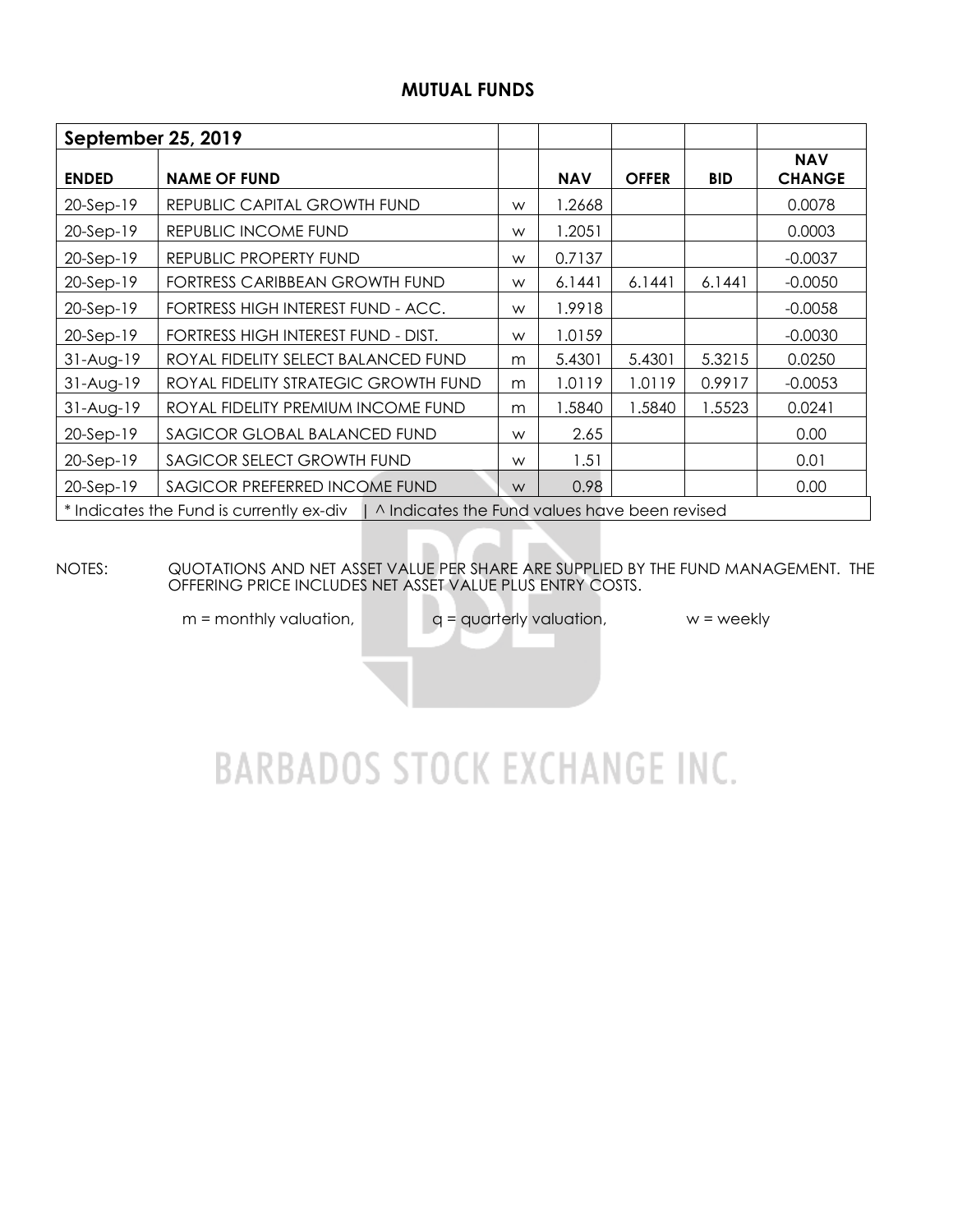#### **NEWS \*\*\*\*\*\*\*\*\*\*\*\*\*\*\*\*\*\*\*\*\*\*\*\*\*\*\*\*\*\*\*\*\***

#### **ANNUAL GENERAL MEETING**

**Productive Business Solutions Limited** – Notice is hereby given that the 2019 Annual General Meeting of the Company will be held on September 27<sup>th</sup>, 2019 at the office of General Accident Insurance Company Jamaica Limited, 58 Half Way Tree Road, Kingston 10, St. Andrew, Jamaica.

#### **DIVIDEND DECLARATION**

**FirstCaribbean International Bank** – Directors have declared an interim dividend of one point two five  $(50.0125)$  US cents per share to be paid on October 18<sup>th</sup>, 2019 to Shareholders on record at close of business on September 20<sup>th</sup>, 2019.

#### **PUT THROUGH NOTICES**

**Put-through** – Sagicor Asset Management Incorporated would like to announce that the put-through of 1,356 shares in Sagicor Financial Corporation Limited at \$2.95 set to take place on September 27<sup>th</sup>, 2019.

### **BSE NOTICES**

#### **TRADING SUSPENSION**

The **Barbados Stock Exchange Inc. (BSE)** wishes to advise that, as a result of the approved amalgamation of **Cable and Wireless (Barbados) Limited (CWBL)** and **Cable & Wireless West Indies Limited (CWWI)**, trading in the security - Cable and Wireless (Barbados) Limited - has been suspended with immediate effect.

**BARBADOS STOCK EXCHANGE INC.**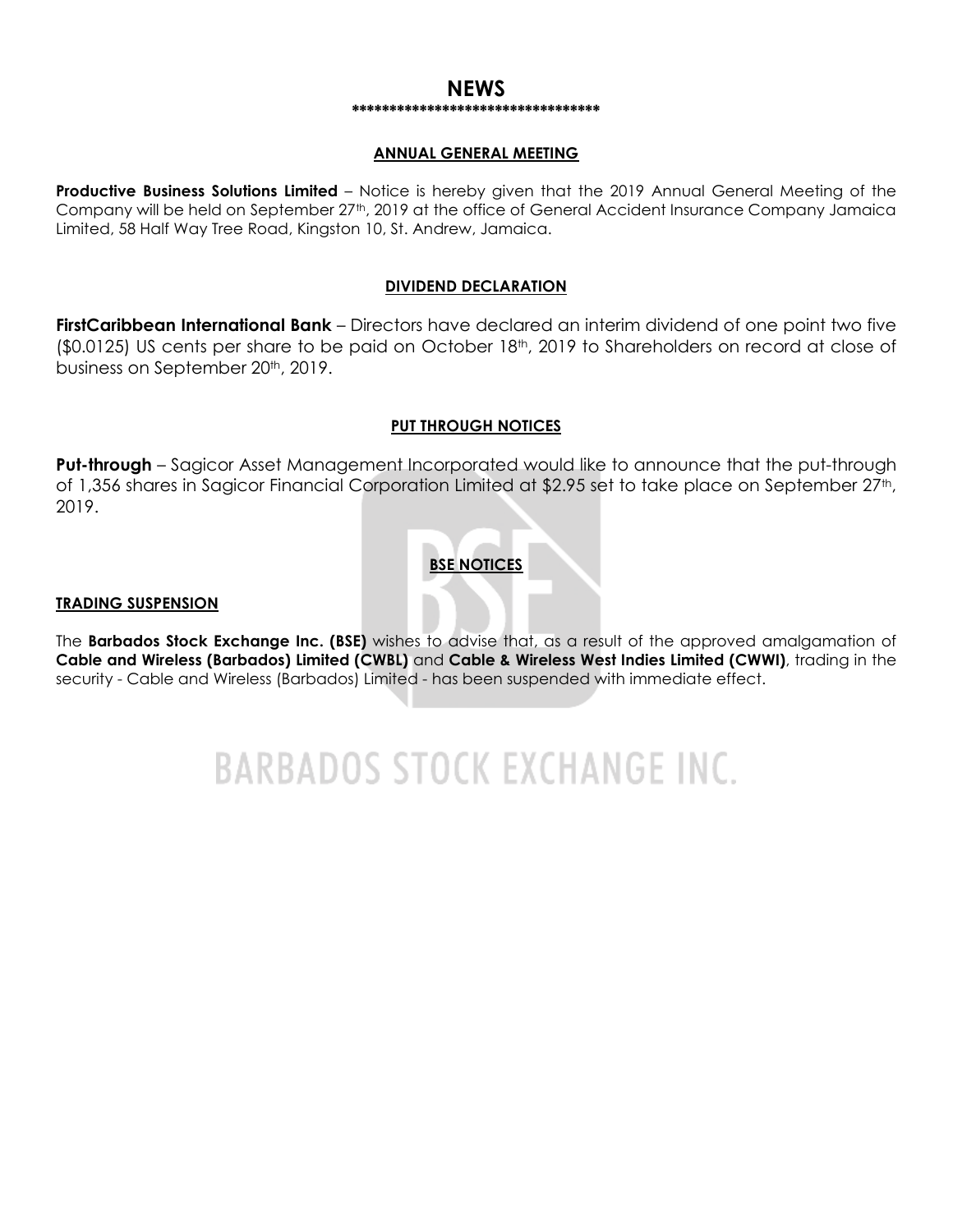| 8th Avenue Belleville, ST. MICHAEL. BARBADOS.   | TEL:436-9871/72 FAX 429-8942 website:<br>www.bse.com.bb |                                     |        |        |               |                  |                        |                     |              |                           |                    |
|-------------------------------------------------|---------------------------------------------------------|-------------------------------------|--------|--------|---------------|------------------|------------------------|---------------------|--------------|---------------------------|--------------------|
|                                                 |                                                         | <b>SHARE SUMMARY INFORMATION</b>    |        |        |               |                  |                        |                     |              |                           |                    |
|                                                 |                                                         | <b>Wednesday September 25, 2019</b> |        |        |               |                  |                        |                     |              |                           |                    |
| Company                                         | <b>Last Trade</b><br><b>Date</b>                        | Volume                              | High   | Low    | Last<br>Close | Current<br>Close | <b>Price</b><br>Change | <b>Bid</b><br>Price | Ask<br>Price | <b>Bid</b><br><b>Size</b> | Ask<br><b>Size</b> |
| ABV Investments Incorporated                    | 26-Jun-19                                               |                                     |        |        | \$0.02        | \$0.02           |                        | \$0.02              | \$0.15       | 8,080                     | 1,000              |
| <b>BICO Limited</b>                             | 20-Sep-19                                               |                                     |        |        | \$3.10        | \$3.10           |                        | \$3.10              |              | 640                       |                    |
| <b>Banks Holdings Limited</b>                   | 20-Sep-19                                               |                                     |        |        | \$4.85        | \$4.85           |                        | \$4.85              | \$7.10       | 16,245                    | 1,228              |
| <b>Barbados Dairy Industries Limited</b>        | 12-Jul-19                                               |                                     |        |        | \$3.50        | \$3.50           |                        | \$3.00              | \$3.50       | 5,507                     | 2,261              |
| <b>Barbados Farms Limited</b>                   | 10-Sep-19                                               |                                     |        |        | \$0.30        | \$0.30           |                        | \$0.30              | \$0.50       | 13,371                    | 16,899             |
| Cable and Wireless Barbados Limited -+          | $21-Sep-17$                                             |                                     |        |        | \$2.29        | \$2.29           |                        |                     |              |                           |                    |
| Cave Shepherd and Company Limited               | 25-Sep-19                                               | 1,055                               | \$4.65 | \$4.65 | \$4.65        | \$4.65           | \$0.00                 | \$4.60              | \$4.65       | 3,120                     | 5,090              |
| FirstCaribbean International Bank -*            | 13-Sep-19                                               |                                     |        |        | \$2.86        | \$2.86           |                        |                     | \$2.86       |                           | 37,297             |
| Eppley Caribbean Property Fund SCC - Dev Fund   | 30-Aug-19                                               |                                     |        |        | \$0.21        | \$0.21           |                        |                     | \$0.20       |                           | 1,000              |
| Eppley Caribbean Property Fund SCC - Value Fund | 18-Sep-19                                               |                                     |        |        | \$0.56        | \$0.56           |                        | \$0.50              | \$0.56       | 1,000                     | 6,383              |
| Goddard Enterprises Limited                     | 24-Sep-19                                               |                                     |        |        | \$3.26        | \$3.26           |                        | \$3.26              | \$3.60       | 5,718                     | 2,992              |
| Insurance Corporation of Barbados Limited       | 24-Sep-19                                               |                                     |        |        | \$3.37        | \$3.37           |                        |                     | \$3.38       |                           | 374                |
| <b>JMMB Group Limited</b>                       | 03-May-19                                               |                                     |        |        | \$0.47        | \$0.47           |                        | \$0.50              |              | 5,000                     |                    |
| One Caribbean Media Limited                     | 20-Sep-19                                               |                                     |        |        | \$2.70        | \$2.70           |                        | \$2.65              | \$2.95       | 500                       | 9,009              |
| Sagicor Financial Corporation Pref 6.5%         | 23-Jun-16                                               |                                     |        |        | \$2.26        | \$2.26           |                        |                     |              |                           |                    |
| Sagicor Financial Corporation Limited           | 25-Sep-19                                               | 1,000                               | \$2.90 | \$2.90 | \$2.91        | \$2.90           | $-$0.01$               | \$2.80              | \$2.90       | 492                       | 18,300             |
| West India Biscuit Company Limited              | 17-Sep-19                                               |                                     |        |        | \$24.50       | \$24.50          |                        | \$24.50             |              | 106                       |                    |
| <b>Emera Deposit Receipt</b>                    | 08-May-19                                               |                                     |        |        | \$21.45       | \$21.70          | \$0.25                 | \$20.18             |              | 48                        |                    |
| <b>TOTAL SHARES BOUGHT &amp; SOLD</b>           |                                                         | 2,055                               |        |        |               |                  |                        |                     |              |                           |                    |
|                                                 |                                                         |                                     |        |        |               |                  |                        |                     |              |                           |                    |
| <b>Junior Market</b>                            |                                                         |                                     |        |        |               |                  |                        |                     |              |                           |                    |
| <b>TOTAL SHARES BOUGHT &amp; SOLD</b>           |                                                         |                                     |        |        |               |                  |                        |                     |              |                           |                    |
|                                                 |                                                         |                                     |        |        |               |                  |                        |                     |              |                           |                    |
|                                                 |                                                         |                                     |        |        |               |                  |                        |                     |              |                           |                    |
|                                                 |                                                         |                                     |        |        |               |                  |                        |                     |              |                           |                    |
|                                                 |                                                         |                                     |        |        |               |                  |                        |                     |              |                           |                    |
|                                                 |                                                         |                                     |        |        |               |                  |                        |                     |              |                           |                    |
|                                                 |                                                         |                                     |        |        |               |                  |                        |                     |              |                           |                    |